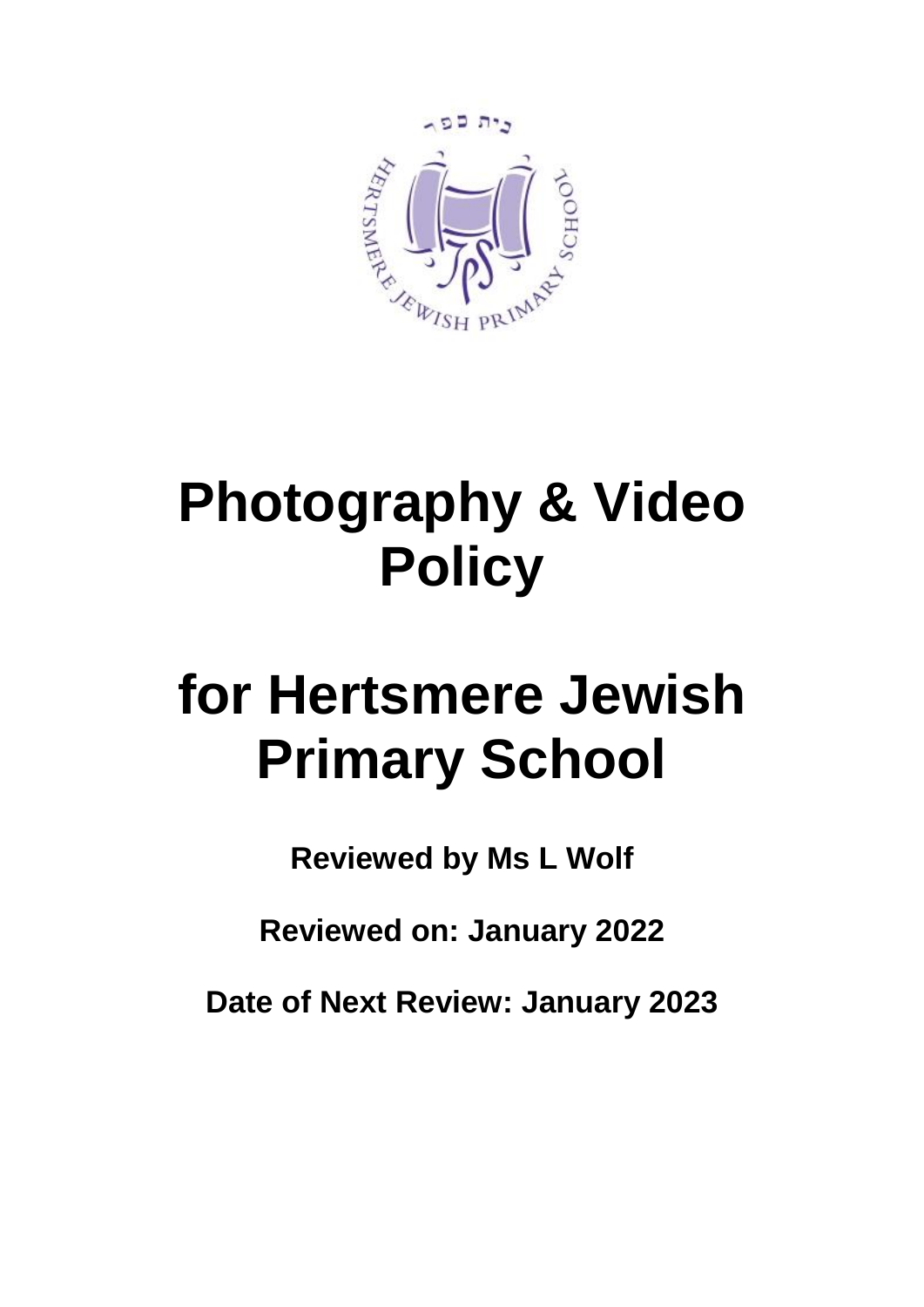#### **Policy Review**

This policy will be reviewed in full by the Governing Body on an annual basis. The policy was last reviewed and agreed by the Governing Body on January 2022. It is due for review on January 2023.